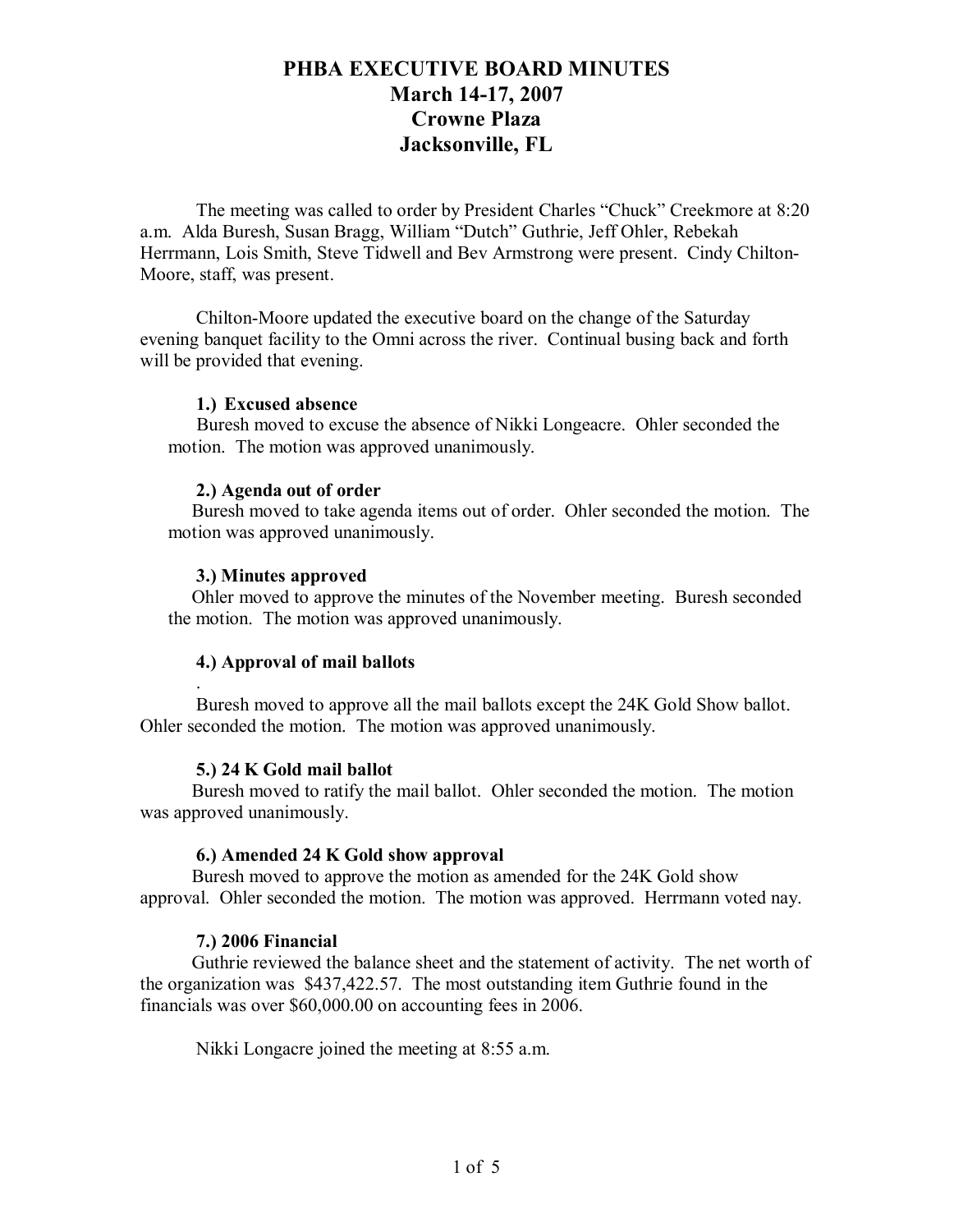Herrmann moved to include the financial report into the minutes. Ohler seconded the motion. The motion to include was passed unanimously.

## **8.) Budget**

Chilton-Moore commented on the outstanding job that Ohler did on the spread sheets for the PIP and the roll out of the budget. Ohler explained the roll out, the manner in which it works and how the committees will work with it. Guthrie stated that each committee needs to be informed that their budget projections and the means to attain them need to be included in their reports. The PIP first year payouts are very impressive.

Herrmann moved to adopt the budget template that Ohler developed and disseminate the computer copy to the committee members for use in the committees. Guthrie seconded the motion. The motion was approved unanimously.

## **9.) VPA request rule 3033**

Buresh moved to approve their request. Longacre seconded the motion. The motion was approved unanimously.

## **10.) APA show date projection**

Smith is to go to the APA Committee and request their solution to prevent the future conflict of show dates.

#### **11.) Palomino Congress**

Armstrong reported an update on the Congress and promised a more complete report in April.

## **12.) Reichert Celebration**

 The Reichert Celebration has agreed to include a PHBA show on Saturday and Sunday, August 11 & 12. OPEA has agreed to staff it. Herrmann moved to approve. Bragg seconded the motion. The motion was approved unanimously.

Herrmann moved for a revote. Tidwell seconded the motion. Herrmann moved to table the motion. Tidwell seconded the motion. The motion to table was approved unanimously.

## **13.) Revisit the Reichert Celebration motion**

Herrmann moved to take the motion from the table. Buresh seconded the motion. The motion was approved unanimously.

Herrmann moved to reconsider the motion to approve the Reichert Celebration. Guthrie seconded the motion. The motion to reconsider was approved unanimously.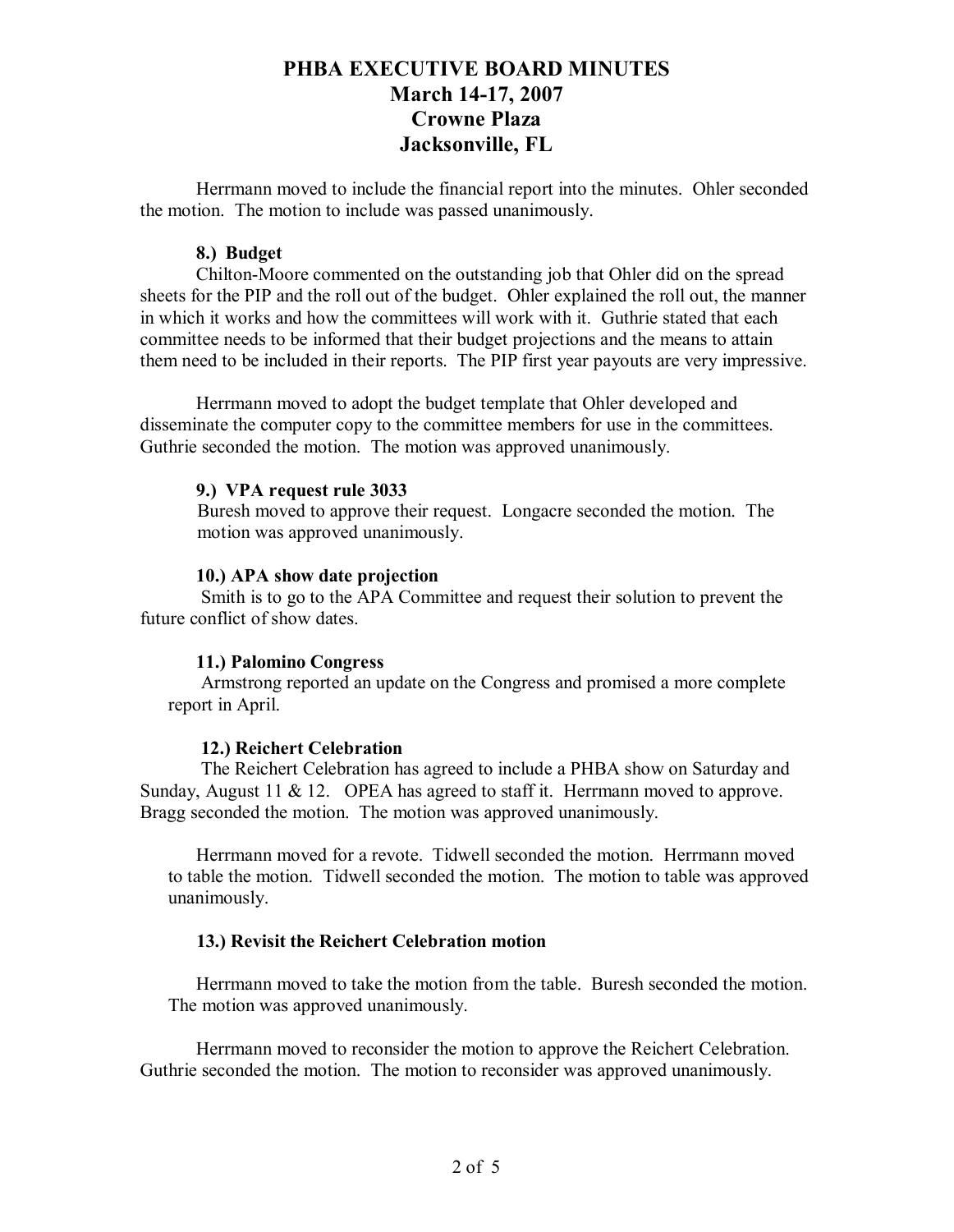Herrmann moved to approve the 2 day 3-judged shows at the Reichert Celebration. Buresh seconded the motion. Discussion followed. The motion was passed. Herrmann voted nay.

## **14.) Vision Statement**

Guthrie presented the vision statement: To provide the highest quality service to the equine enthusiast by creating an environment that supports the efficient facilitation of their goals.

Ohler moved to adopt the vision statement as presented. Buresh seconded the motion. The motion was approved unanimously.

## **Thursday March 15, 2007**

The meeting was reconvened at 7:40 a.m. Thursday morning by acting President Alda Buresh. William "Dutch" Guthrie, Jeff Ohler, Rebekah Herrmann, Lois Smith, Steve Tidwell and Bev Armstrong were present. Chilton-Moore was present.

#### **15.) Audience – Merial Sponsorship**

Carol Goble reported on her meeting with Merial. Goble renegotiated with Merial to sponsor 13 futurities, maturities and classes. They will split the class monies with the first three winners. They are giving "goodie bags" of at least \$100 value to the top three and the remaining winners will receive a box of Ulcer Guard. They are going to purchase additional ads in the Palomino Horses magazine. They are to provide two exhibitors parties—one at the youth and one at the PHBA World Show. They will provide several clinics at the World Show. They will work in concert with Sundowner so as not to conflict with any of their clinic plans. Carol gave copies of the contract to each EB member.

 Herrmann moved to accept the Merial proposal as presented pending legal review. Ohler seconded the motion. The motion was approved unanimously.

Chuck Creekmore joined the meeting.

#### **16.) Laptop for Chilton-Moore**

Ohler moved to purchase a new laptop for Chilton-Moore not to exceed \$1,800.00. Buresh seconded the motion. The motion was approved unanimously.

## **Saturday March 17, 2007**

The meeting was reconvened at 7:16 a.m. on Saturday in an informal, casual, discussion manner. Creekmore officially called the meeting to order at 7:27 a.m. Alda Buresh, Susan Bragg, William "Dutch" Guthrie, Jeff Ohler, Rebekah Herrmann,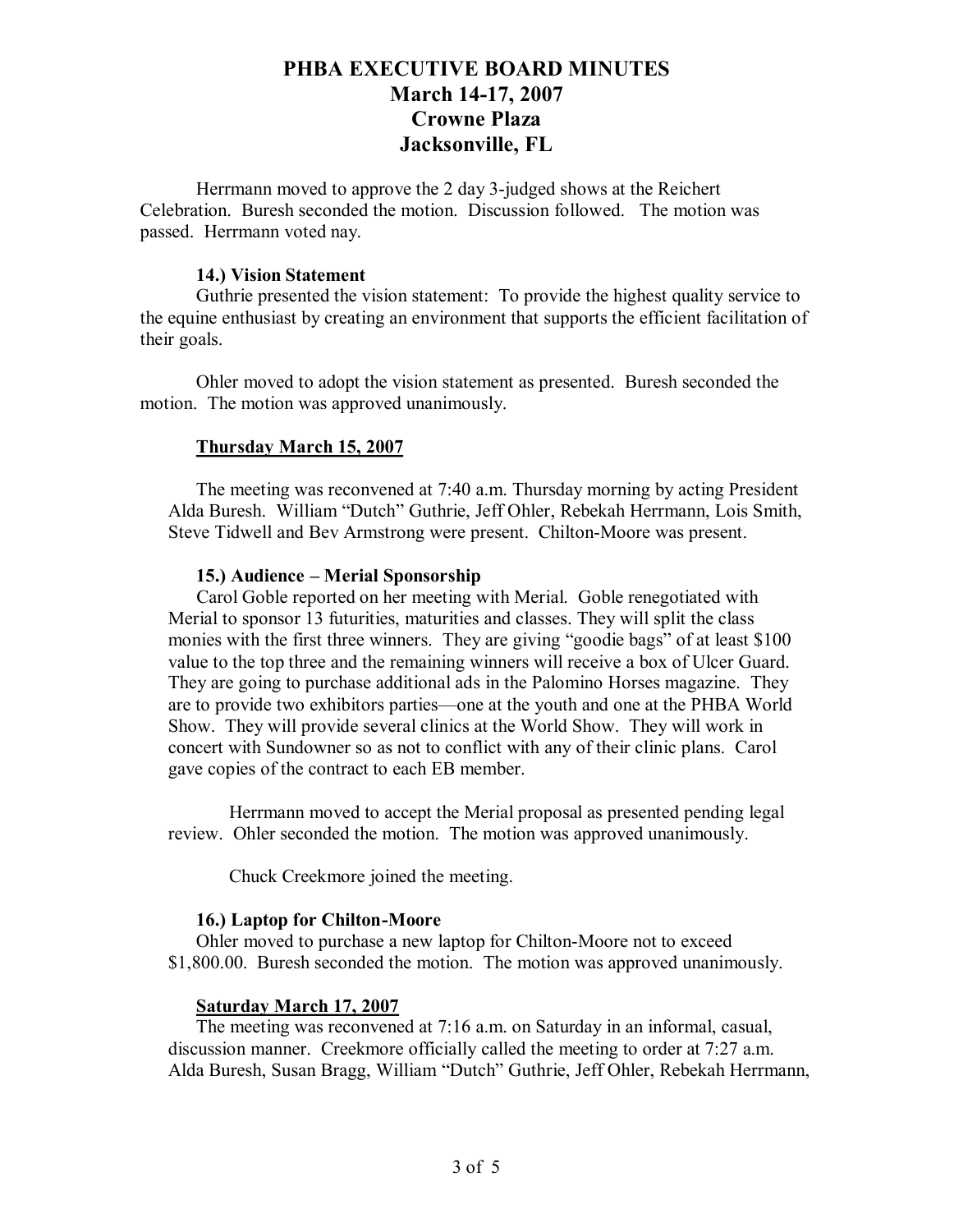Lois Smith, Steve Tidwell and Bev Armstrong were present. Chilton-Moore was excused to set up the BOD room.

Each liaison reported on their respective committees to prepare for the board of directors meeting.

## **17.) Audience**

The youth members, in two opposing views, addressed the EB concerning the High Point Speed Event Youth Horse giving their arguments. The Youth Advisors also addressed the EB. Tidwell moved to accept the majority of the Youth Association in their recommendation on 1311. A .B. & C. Bragg seconded the motion. Herrmann excused herself because of a conflict of interest. The motion was passed. Ohler voted nay.

# **18.) Assistant Secretary**

Buresh desired to appoint Eric Jayjohn as Asst. Secretary. Ohler moved to accept the appointment. Herrmann seconded the motion. The motion was passed unanimously.

# **19.) Complaint Review Committee Empowerment**

Ohler moved to empower the Complaint Review Committee. Herrmann seconded the motion. The motion was passed unanimously. The committee members remain the same Rocky Ahlfinger, Mary Ann Fielitz and Bill Price. Bragg and Dale Froyum will serve when there is a conflict of interest.

## **20.) Bank Account Signature**

Chilton-Moore needs someone living close to Tulsa to sign checks. Tidwell moved to allow in addition to Chilton-Moore--Buresh, Creekmore and Missel to be listed on the bank's signature card. Guthrie seconded the motion. The motion was passed unanimously.

# **21.) Show Rules Task Force**

The Show Rules Committee requested a task force to look at all rules pertaining to show class sizes, the point structure and APA show calendar. Ohler moved to establish the committee as established by the BOD and others to be added. Tidwell seconded the motion. The motion was passed unanimously. Buresh assigned Eric Jayjohn as chairman, Benham Stewart (past president liaison), Ronnie Isley, Bill Wallace, Martha Hoff, Rebecca Walden, Jeannie Young, Barbara Osborne, Sharon Ohler, Terry Goble, Howard Rea, Lois Smith, Nikki Longacre and others as applicable to the committee.

# **22.) Housekeeping – Name of Show Management Seminar**